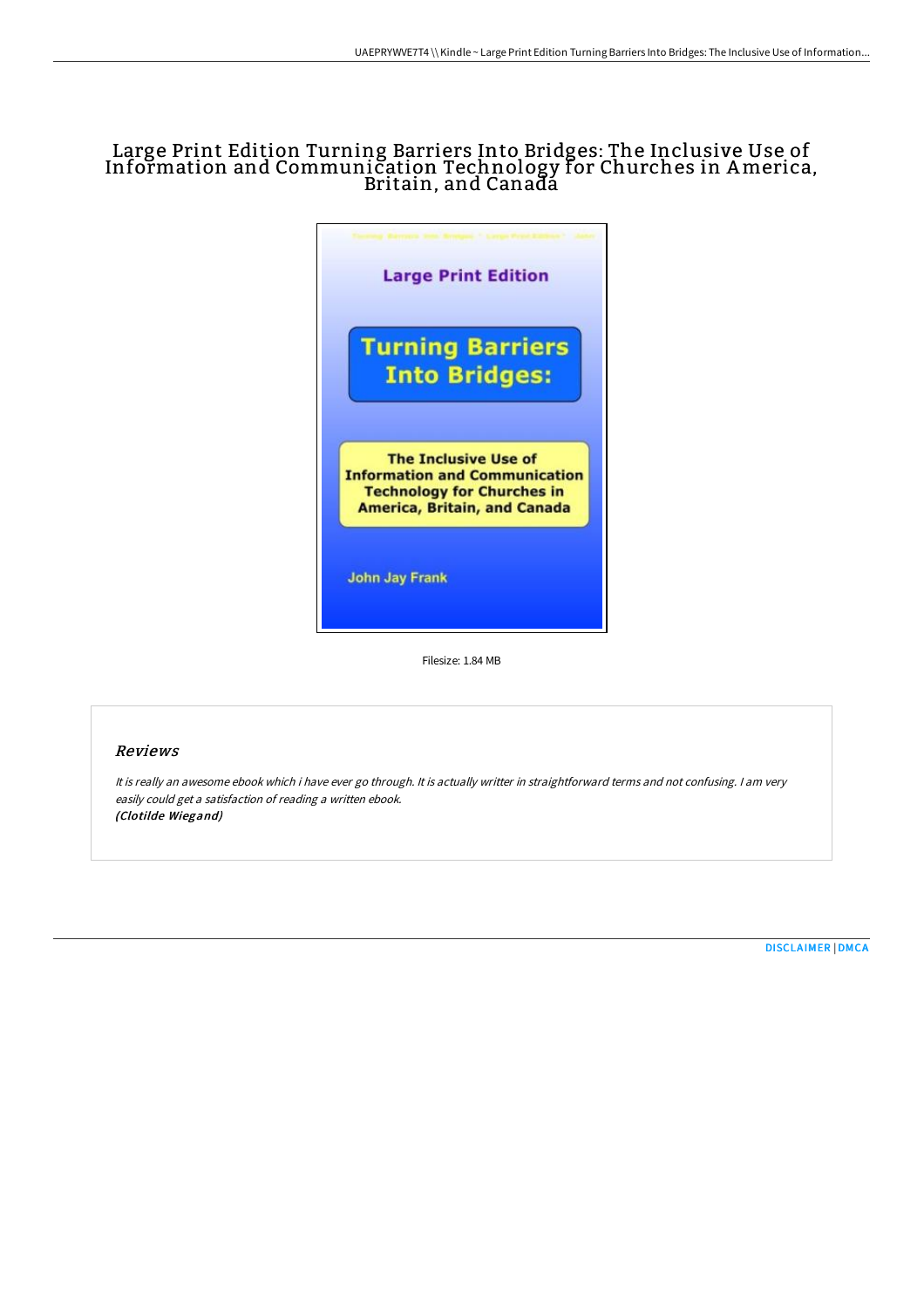#### LARGE PRINT EDITION TURNING BARRIERS INTO BRIDGES: THE INCLUSIVE USE OF INFORMATION AND COMMUNICATION TECHNOLOGY FOR CHURCHES IN AMERICA, BRITAIN, AND CANADA



To download Large Print Edition Turning Barriers Into Bridges: The Inclusive Use of Information and Communication Technology for Churches in America, Britain, and Canada eBook, please access the hyperlink under and save the document or have accessibility to additional information which are relevant to LARGE PRINT EDITION TURNING BARRIERS INTO BRIDGES: THE INCLUSIVE USE OF INFORMATION AND COMMUNICATION TECHNOLOGY FOR CHURCHES IN AMERICA, BRITAIN, AND CANADA book.

Minstrel Missions LLC. Paperback. Condition: New. 176 pages. Dimensions: 10.0in. x 7.0in. x 0.4in.Large Print Edition - Turning Barriers Into Bridges: The Inclusive Use of Information and Communication Technology for Churches in America, Britain, and Canada, written by Dr. John Jay Frank, explores why and how we can use our Information and Communication Technology (ICT) accessibly in church and for Christian outreach. It presents Biblical, legal, and cultural reasons for being an accessible church. This will help many more people see, hear, and understand the Gospel. We would not celebrate Christmas or Easter without mentioning the birth, death, and resurrection of Jesus Christ. Nor should we view the inclusive use of our computers and sound systems as if it were a list of laws, actions, or accessories. Controlling how we use our technology is central to the Gospel because the Word was made fleshGod became accessible to us. Including people who are disabled in church is central to the Gospel because Jesus Christ was crucified for our sinsGod was disabled, then died, was buried, and rose again on the third day. Taming technology is a challenge. It took years to require seat belts in cars which today save many lives. This book offers inexpensive and easy to learn ways to use our ICT in church and for Christian outreach in inclusive ways that will help save souls for all eternity. Our technology may seem new, but these issues are not. Seventy-five years ago, in The Screwtape Letters, (2), C. S. Lewis revealed the Senior Tempters glee that One of our great allies at present is the Church itself. It greets those who enter with a liturgy they cannot understand and with religious lyrics in very small print. Fifty years ago we learned, the medium is the message. Marshall McLuhan also...

Read Large Print Edition Turning Barriers Into Bridges: The Inclusive Use of Information and [Communication](http://albedo.media/large-print-edition-turning-barriers-into-bridge.html) Technology for Churches in America, Britain, and Canada Online  $E$  Download PDF Large Print Edition Turning Barriers Into Bridges: The Inclusive Use of Information and [Communication](http://albedo.media/large-print-edition-turning-barriers-into-bridge.html) Technology for Churches in America, Britain, and Canada